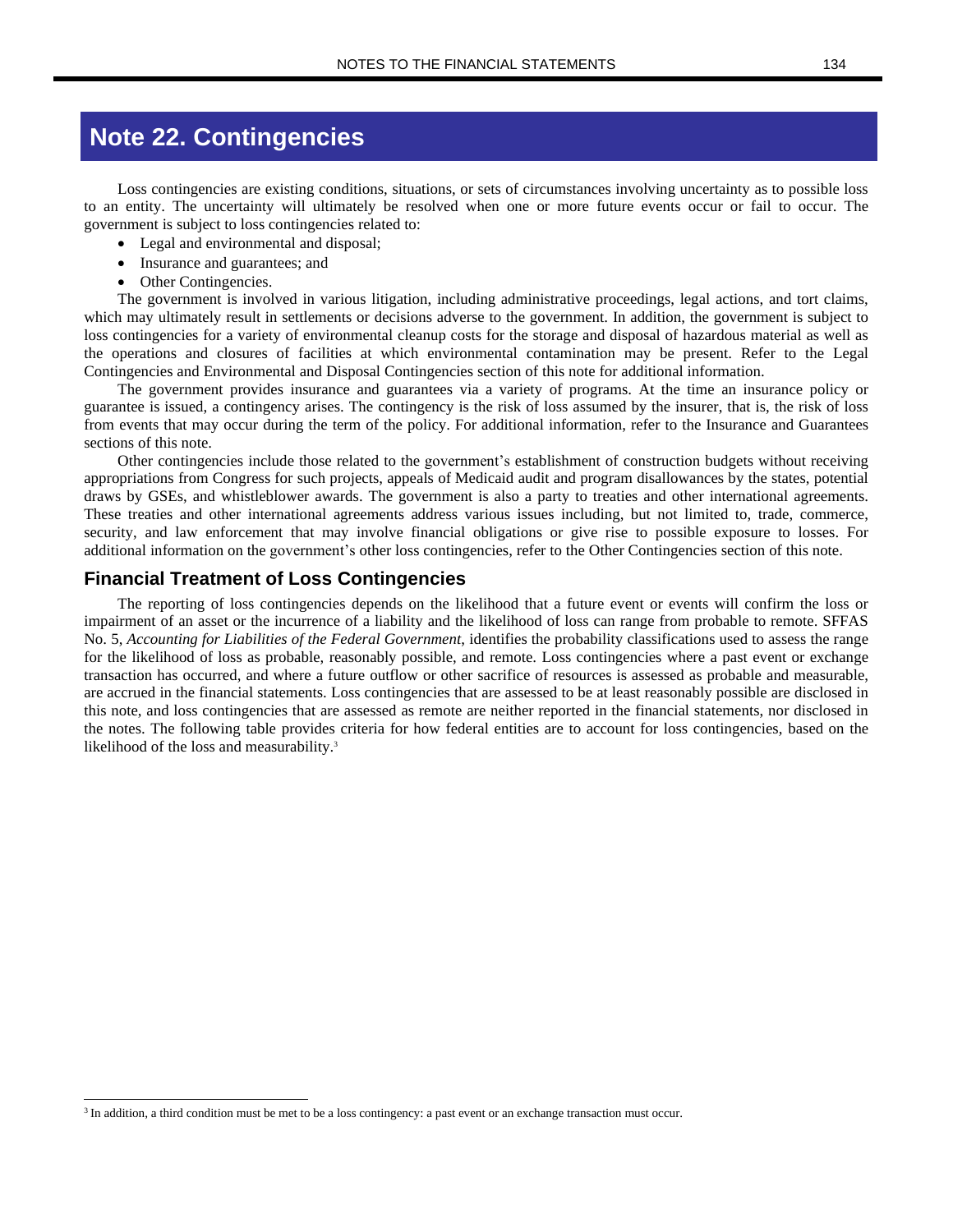| Likelihood of future<br>outflow or other<br>sacrifice of resources                                                                   | Loss amount can be<br>reasonably measured                                         | Loss range can be<br>reasonably measured                                                                                                                                               | Loss amount or range<br>cannot be reasonably<br>measured                                            |
|--------------------------------------------------------------------------------------------------------------------------------------|-----------------------------------------------------------------------------------|----------------------------------------------------------------------------------------------------------------------------------------------------------------------------------------|-----------------------------------------------------------------------------------------------------|
| <b>Probable</b><br>Future confirming<br>event(s) are more likely<br>to occur than not. <sup>4</sup>                                  | Accrue the liability.<br>Report on Balance Sheet<br>and Statement of Net<br>Cost. | Accrue liability of best<br>estimate or minimum<br>amount in loss range if<br>there is no best estimate,<br>and disclose nature of<br>contingency and range of<br>estimated liability. | Disclose nature of<br>contingency and include<br>a statement that an<br>estimate cannot be<br>made. |
| <b>Reasonably possible</b><br>Possibility of future<br>confirming event(s)<br>occurring is more than<br>remote and less than likely. | Disclose nature of<br>contingency and<br>estimated amount.                        | Disclose nature of<br>contingency and<br>estimated loss range.                                                                                                                         | Disclose nature of<br>contingency and include<br>a statement that an<br>estimate cannot be<br>made. |
| Remote<br>Possibility of future<br>event(s) occurring is<br>slight.                                                                  | No action is required.                                                            | No action is required.                                                                                                                                                                 | No action is required.                                                                              |

Loss contingencies arise in the normal course of operations and their ultimate disposition is unknown. Based on information currently available, however, it is management's opinion that the expected outcome of these matters, individually or in the aggregate, will not have a material adverse effect on the financial statements, except for the litigation and insurance described in the following sections, which could have a material adverse effect on the financial statements.

Certain significant consolidation entities apply financial accounting and reporting standards issued by FASB, and such entities, as permitted by SFFAS No. 47, *Reporting Entity*, are consolidated into the U.S. government's consolidated financial statements without conversion to financial and reporting standards issued by FASAB.<sup>5</sup> Generally, under FASAB standards, a contingency is considered "probable" if the future event or events are more likely than not to occur. Under FASB standards, a contingency is considered "probable" if the future event or events are likely to occur. "Likely to occur" is considered to be more certain than "more likely than not to occur." Under both accounting frameworks, a contingency is considered "reasonably possible" if occurrence of the future event or events is more likely than remote, but less likely than "probable" ("probable" as defined within each corresponding accounting framework).

<sup>4</sup> For pending or threatened litigation and unasserted claims, the future confirming event or events are considered "probable" if such events are likely to occur.

<sup>&</sup>lt;sup>5</sup> Significant consolidation entities that apply FASB standards without conversion to FASAB standards are FCSIC, FDIC, NRRIT, PBGC, Smithsonian Institution, TVA, and USPS.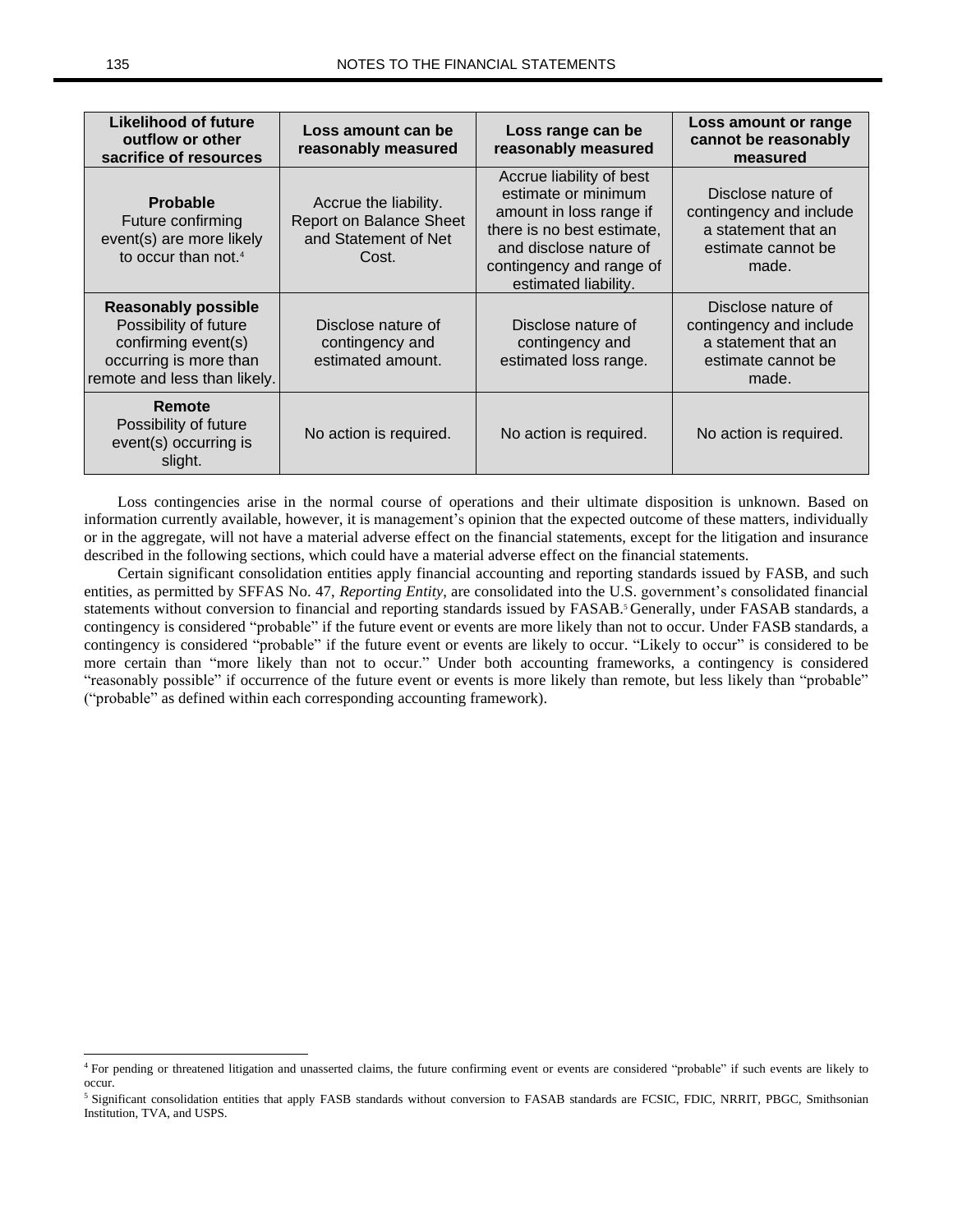# **Legal Contingencies and Environmental and Disposal Contingencies as of September 30, 2021, and 2020 2021 2020 Estimated Range of Loss Estimated Range of Loss for Certain Cases** <sup>2</sup> **for Certain Cases** <sup>2</sup> **Accrued Accrued** (In billions of dollars) **Liabilities** <sup>1</sup> **Lower End Upper End Liabilities** <sup>1</sup> **Lower End Upper End**

Probable ................................................................ 39.7 39.6................................ 42.7 ................................ 40.1 39.4................................ 41.9 .......................... Reasonably possible................................ N/A ................................ 25.9 ................................ 52.0 N/A ................................ 9.7 33.9 .........................................

## **Legal Contingencies and Environmental and Disposal Contingencies**

 $1$  Accrued liabilities are recorded and presented in other liabilities on the Balance Sheet.

<sup>2</sup> Does not reflect the total range of loss; many cases assessed as reasonably possible of an unfavorable outcome did not include

estimated losses that could be determined.

Note: "N/A" indicates not applicable.

Management and legal counsel have determined that it is "probable" that some legal actions, litigation, tort claims, and environmental and disposal contingencies will result in a loss to the government and the loss amounts are reasonably measurable. The estimated liabilities for "probable" cases against the government are \$39.7 billion and \$40.1 billion as of September 30, 2021, and 2020, respectively, and are included in "Other Liabilities" on the Balance Sheet. For example, the U.S. Supreme Court 2012 decision in *Salazar v. Ramah Navajo Chapter*, and subsequent cases related to contract support costs have resulted in increased claims against the Indian Health Service, which is a component within HHS. As a result of this decision, many tribes have filed claims. Some claims have been paid and others have been asserted but not yet settled. It is expected that some tribes will file additional claims for prior years. The estimated amount recorded for contract support costs is \$5.8 billion in FY 2021 and \$5.5 billion in FY 2020.

There are also administrative claims and legal actions pending where adverse decisions are considered by management and legal counsel as "reasonably possible" with an estimate of potential loss or a range of potential loss. The estimated potential losses reported for such claims and actions range from \$25.9 billion to \$52.0 billion as of September 30, 2021, and from \$9.7 billion to \$33.9 billion as of September 30, 2020. The estimated lower and upper range of potential loss for reasonably possible claims and actions increased by \$16.2 billion and \$18.1 billion, respectively, from FY 2020 to FY 2021. The increase is primarily due to new legal cases, along with the net change between legal cases with a change in the likelihood of loss, the amount of potential loss, and legal cases that are no longer pending.

In accordance with the NWPA, DOE entered into more than 69 standard contracts with utilities in which, in return for payment of fees into the Nuclear Waste Fund, DOE agreed to begin disposal of SNF by January 31, 1998. Because DOE has no facility available to receive SNF under the NWPA, it has been unable to begin disposal of the utilities' SNF as required by the contracts. Significant litigation claiming damages for partial breach of contract has ensued as a result of this delay. Based on settlement estimates, the total liability estimate as of September 30, 2021 is \$39.9 billion. After deducting the cumulative amount paid of \$9.0 billion as of September 30, 2021 under settlements, and as a result of final judgments, the remaining liability is estimated to be approximately \$30.9 billion, compared to approximately \$30.6 billion as of September 30, 2020.

A number of class action and/or multiple plaintiff tort suits have been filed against current and former DOE contractors in which the plaintiffs seek damages for alleged exposures to radioactive and/or toxic substances as a result of the historic operations of DOE's nuclear facilities. Collectively, in these cases, damages of \$1.2 billion are currently sought.

Numerous litigation cases are pending where the outcome is uncertain or it is reasonably possible that a loss has been incurred and where estimates cannot be made. There are other litigation cases where the plaintiffs have not made claims for specific dollar amounts, but the settlement may be significant. The ultimate resolution of these legal actions for which the potential loss could not be determined may materially affect the U.S. government's financial position or operating results.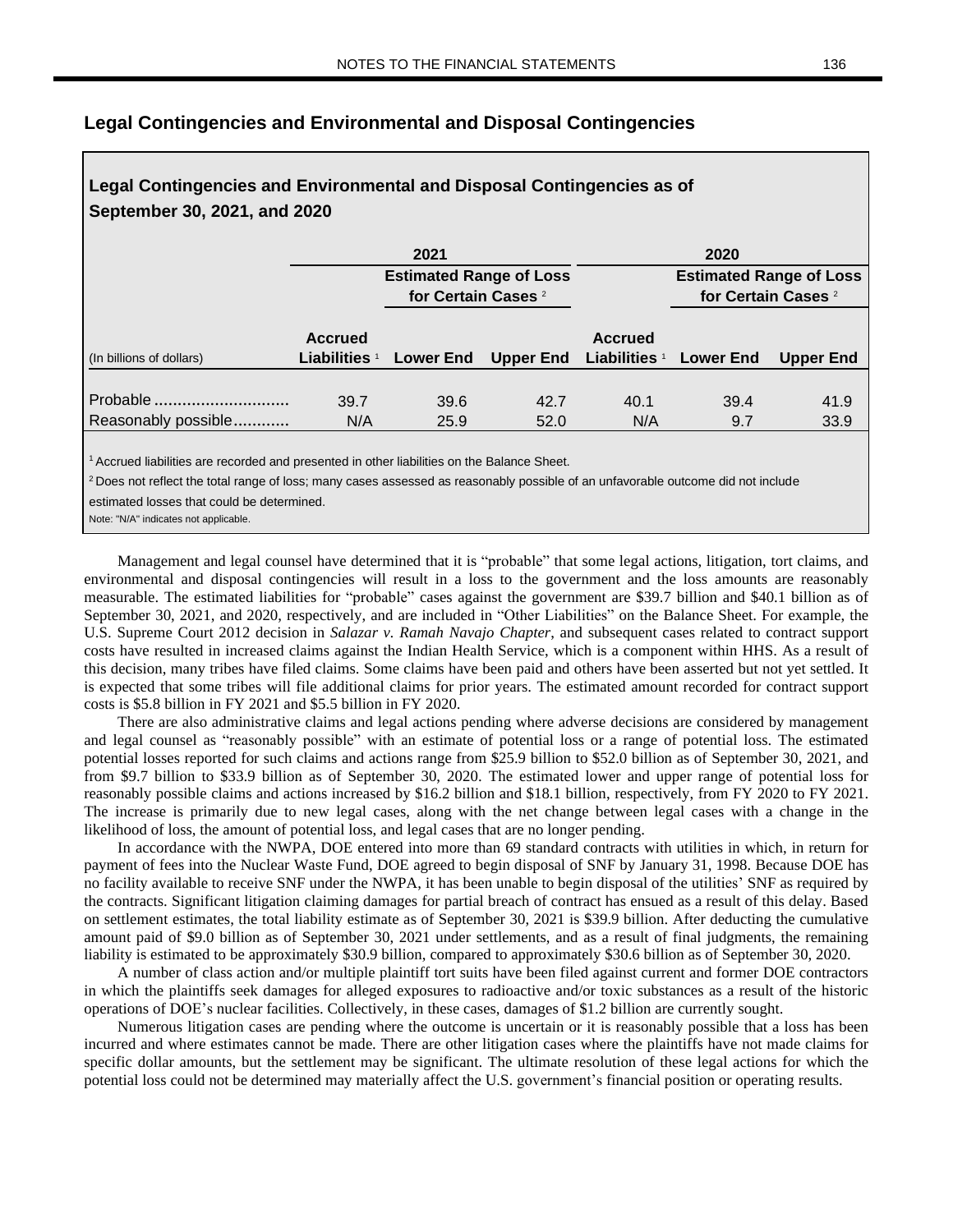A number of cases were filed in the U.S. Court of Federal Claims and U.S. District Courts in which the plaintiffs allege, among other things, that the U.S. government took their property, breached contractual rights of preferred and common stockholders, and breached fiduciary duties when the third amendments to the SPSPAs between Treasury and each GSE were executed in August 2012 (please refer to Note 9—Investments in Government-Sponsored Enterprises). One case also alleges that the U.S. government took plaintiffs' property and contractual rights when the GSEs were placed into conservatorship and entered into the SPSPAs with Treasury in September 2008. In the U.S. Court of Federal Claims, the plaintiffs seek just compensation and other damages from the U.S. government. With respect to certain cases pending before the U.S. Court of Federal Claims, the U.S. government's motion to dismiss was granted with respect to certain claims and denied with respect to certain other claims. The parties have appealed, and the appeals are still pending. In the U.S. District Courts, the plaintiffs seek to set aside the third amendments to the SPSPAs as well as damages, and in some cases a declaration that the FHFA's structure violates the separation of powers. A case in the U.S. District Court for the Southern District of Texas was dismissed by that District Court; and the Fifth Circuit Court of Appeals affirmed dismissal of all claims against Treasury but allowed one claim against FHFA to proceed. In June 2021, the Supreme Court dismissed the plaintiffs' claim that FHFA lacked statutory authority to enter into the Third Amendment, held that the FHFA director could be removed at will by the President, and held that the statutory limitation that the FHFA director can only be removed for cause is an unconstitutional violation of separation of powers but does not invalidate the third amendments. The Court also left open the possibility that the plaintiffs may be entitled to retrospective relief if the unconstitutional provision inflicted "compensable harm", and further proceedings are anticipated in the lower court. A case in the U.S. District Court for the District of Minnesota was dismissed, and the Eighth Circuit Court of Appeals affirmed in part and reversed in part. A case in the U.S. District Court for the Western District of Michigan was dismissed, and an appeal is pending. A case in the Eastern District of Pennsylvania remains in litigation, and a motion to dismiss is pending. Treasury is unable to determine the likelihood of an unfavorable outcome or an estimate of potential loss in these cases at this time.

#### **Insurance and Guarantees**

As discussed in Note 1.O—Insurance and Guarantee Program Liabilities, certain consolidation entities with significant insurance and guarantee programs apply FASB standards, while other insurance programs are accounted for in the consolidated financial statements pursuant to FASAB standards. Please refer to Note 17—Insurance and Guarantee Program Liabilities for insurance and guarantee liabilities and Note 14—Federal Employee and Veteran Benefits Payable for insurance related to federal employee and veteran benefits.

#### **Entities Reporting under FASB**

PBGC, FCSIC, and FDIC are the main contributing consolidation entities with significant insurance or guarantee programs that apply FASB standards. Insurance in-force estimates and a discussion on the PBGC coverage are disclosed to provide an understanding on the magnitude of the programs. Current conditions indicate it is unlikely that losses equal to the maximum risk exposure described below would be incurred.

PBGC insures pension benefits for participants in covered defined benefit pension plans. Under current law, PBGC's liabilities may be paid only from PBGC's assets. Accordingly, PBGC's liabilities are not backed by the full faith of the U.S. government. As of September 30, 2021, PBGC's single-employer and multiemployer pension insurance programs had \$150.7 billion and \$3.5 billion in total assets, respectively. In FY 2020, PBGC reported pension insurance program total assets for single-employer and multiemployer of \$143.5 billion and \$3.1 billion, respectively.

PBGC operates two separate pension insurance programs: a single-employer program and a multiemployer program. The single-employer program covered about 22.7 million people (excluding those in plans that PBGC has trusteed) in FY 2021, down from about 23.5 million people in FY 2020, and the maximum guaranteed annual benefit for participants who are in a plan that terminated in FY 2021 and commence benefits at age 65 is \$72,409. The maximum guaranteed benefit for single-employer plan participants varies with a number of factors such as the date of the sponsoring employer's bankruptcy and the age at which the participant commences benefits. The number of covered ongoing plans at the end of FY 2021 was about 23,900.

The multiemployer program covers about 10.9 million participants in about 1,360 insured plans and the maximum annual benefit is \$12,870 to a participant who worked for 30 years in jobs covered by the plan. The maximum benefit for multiemployer plan participants varies with covered service and would be lower if the participant worked less than 30 years and higher if the participant worked more than 30 years. On March 11, 2021 the President signed into law the ARP. The ARP established a new multiemployer SFA program resulting in a new source of financing from the General Fund. PBGC will receive appropriated SFA funds to disburse to multiemployer plans that meet certain criteria. Unlike traditional financial assistance where PBGC provided assistance to the multiemployer plans in the form of a loan, the new special financial assistance will be provided via a transfer (pass through of funds) with no obligation of repayment. Prior to enactment of the ARP, PBGC's multiemployer program was projected to become insolvent in FY 2026. By providing special financing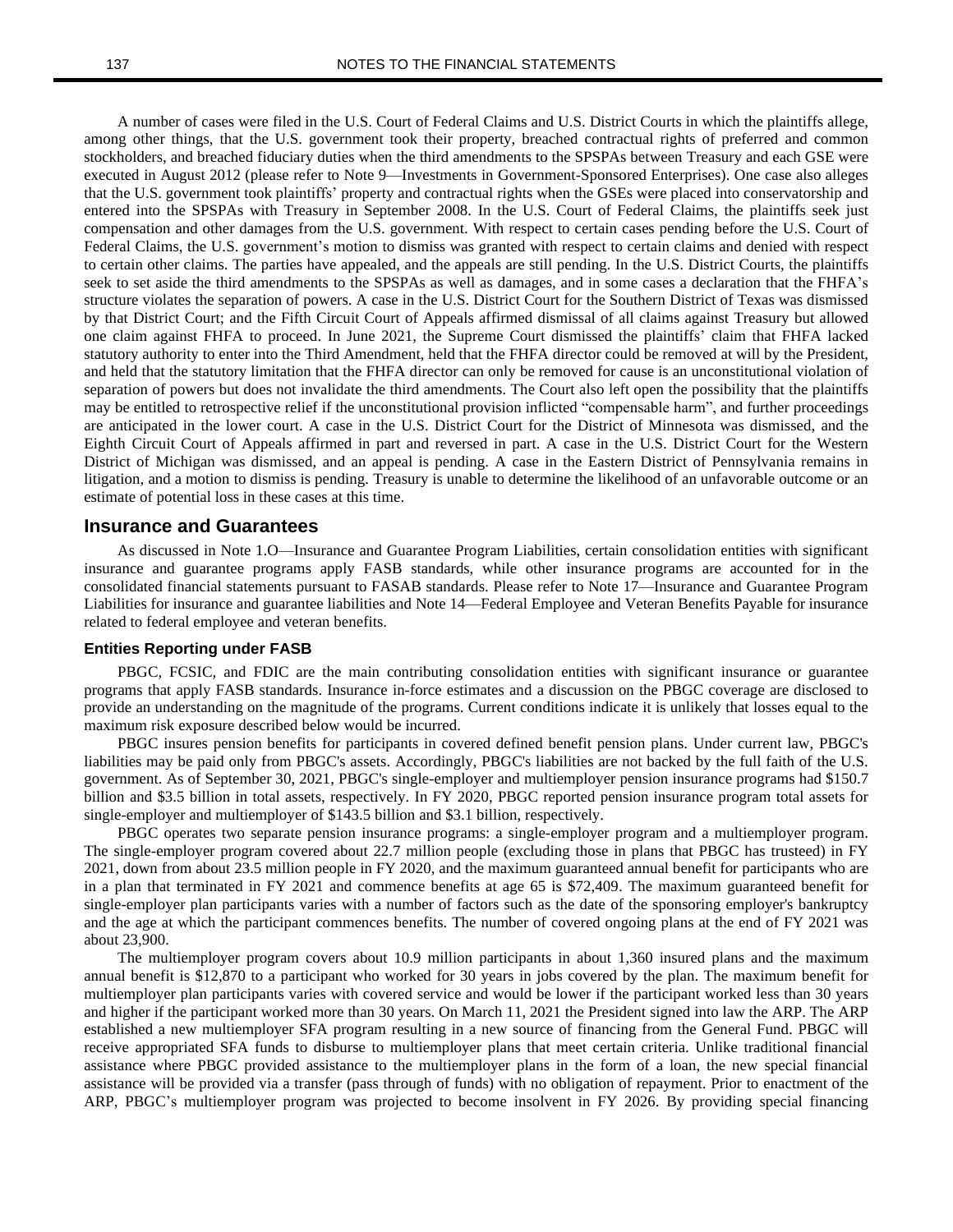assistance to the most financially troubled multiemployer plans, ARP significantly extends the solvency of PGBC's multiemployer program. New projections show a median projected insolvency in FY 2055. Please refer to PBGC financial statements for additional information.

FCSIC insures the timely payment of principal and interest on Systemwide Debt Securities. Systemwide Debt Securities are the general unsecured joint and several obligations of the Farm Credit System Banks. Systemwide Debt Securities are not obligations of and are not guaranteed by the U.S. government. As stated in the Farm Credit *Quarterly Information Statement of the Farm Credit System*, outstanding Systemwide Debt Securities reported by the Farm Credit System Banks totaled \$329.0 billion and \$309.1 billion as of September 30, 2021, and 2020 respectively. The insurance provided by FCSIC is also not an obligation of and is not guaranteed by the U.S. government. Under current law, if FCSIC does not have sufficient funds to pay unpaid principal and interest on insured Systemwide Debt Securities, the Farm Credit System Banks will be required to make payments under joint and several liability. As of September 30, 2021, and 2020, FCSIC reported an Insurance Fund balance of \$5.8 billion and \$5.4 billion, respectively.

FDIC insures bank and savings association deposits, which exposes FDIC to various risks. FDIC has estimated total insured deposits of \$9,577.1 billion and \$8,926.6 billion as of September 30, 2021, and 2020 respectively, for the DIF. The increase in insured deposits is due in part to the result of actions taken by monetary and fiscal authorities, and individuals, businesses, and financial market participants in response to the COVID-19 pandemic in FY 2020. Additional rounds of federal stimulus payments, and elevated personal savings contributed to the increase in insured deposits in FY 2021.

The government has guarantee contingencies that are reasonably possible in the amount of \$105.9 billion and \$185.6 billion as of September 30, 2021, and 2020, respectively.

PBGC reported \$105.7 billion and \$185.5 billion as of September 30, 2021, and 2020, respectively, for the estimated aggregate unfunded vested benefits exposure to PBGC for private-sector single-employer and multiemployer defined benefit pension plans that are classified with a reasonably possible exposure to loss. As of September 30, 2021, PBGC's estimate of its single-employer reasonably possible exposure decreased to \$105.4 billion.<sup>6</sup> The single-employer program contingencies decrease of \$70.8 billion is largely due to the positive investment results on plan assets during calendar year 2020 and the decline in the number of companies with lower than investment grade bond ratings and/or credit scores. PBGC's estimate of its multiemployer reasonably possible exposure decreased to \$0.3 billion in FY 2021. The \$9.0 billion decrease in the multiemployer program contingency exposure is primarily due to the removal of thirteen larger plans that are no longer classified as reasonably possible and the decline in the reasonably possible small plan bulk reserve due to adjustments made to account for the new SFA program.

FDIC reported \$0.2 billion and \$0.1 billion as of September 30, 2021, and 2020, respectively for additional risk identified in the financial services industry that could result in additional loss to the DIF should potentially vulnerable insured institutions ultimately fail. Actual losses, if any, will largely depend on future economic and market conditions.

#### **Entities Reporting under FASAB**

The total amount of coverage provided by an insurer as of the end of the reporting period is referred to as insurance inforce. Insurance in-force represents the total amount of unexpired insurance arrangements for the corresponding program as of a given date. Insurance in-force is presented to provide the reader with a better understanding of the unexpired insurance arrangements that are not considered a liability. It is extremely unlikely that losses equal to the maximum risk exposure would be incurred. The table below shows the estimate of insurance in-force for consolidation entities with significant insurance programs that apply FASAB standards in accordance with SFFAS No. 51, *Insurance Programs*.

<sup>6</sup> The estimate of the reasonably possible exposure to loss for the single-employer plans was measured as of December 31, 2020.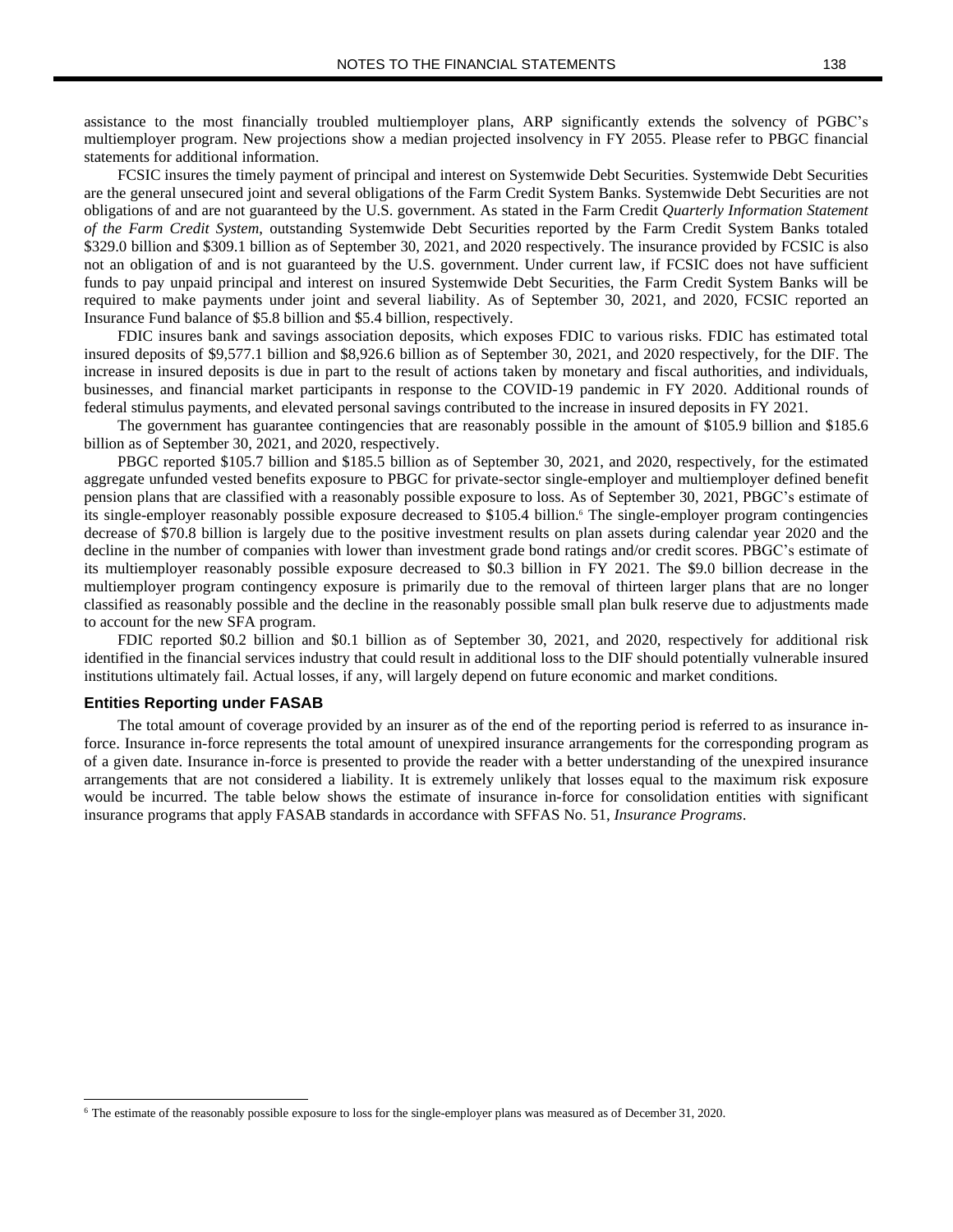## **Insurance In-force as of September 30, 2021, and 2020**

| (In billions of dollars) | 2021    | 2020    |
|--------------------------|---------|---------|
|                          |         |         |
| Insurance In-force:      |         |         |
|                          | 2.125.6 | 2,117.7 |
|                          | 1,600.0 | 1,400.0 |
|                          | 1.341.3 | 1,338.9 |
|                          | 150.0   | 127.0   |
|                          |         |         |

Ginnie Mae insures MBS and commitments, which exposes Ginnie Mae to various risks. Ginnie Mae's MBS program guarantees the timely payment of principal and interest on securities backed by pools of mortgage loans insured by FHA, Public and Indian Housing, Rural Housing Service, and VA. Accordingly, Ginnie Mae's credit risk related to outstanding MBS is greatly mitigated by guarantees discussed in Note 4—Loans Receivable, Net and Loan Guarantee Liabilities.

NCUA operates and manages the NCUSIF, insuring the deposits of over 128.6 million account holders in all federal credit unions and the majority of state-chartered credit unions. The \$200.0 billion increase in the NCUSIF as of September 30, 2021 was primarily due to elevated savings rates, declining unemployment, rising wages, federal stimulus payments, and the continuation of various loan forbearance programs. NCUSIF insures the balance of each members' accounts, dollar-fordollar, up to at least the standard maximum share insurance amount of \$250,000.

NFIP, managed by FEMA, is considered an exchange transaction insurance program and pays claims to policy holders who experience flood damage due to flooding within the NFIP rules and regulations. FEMA is authorized to secure reinsurance coverage from private reinsurance and capital markets to maintain the financial ability of the program to pay claims from major flooding events.

FEMA, a component of DHS, is authorized to borrow from Treasury up to \$30.4 billion to fund the payment of flood insurance claims and claims-related expenses of the NFIP. This authority is used only as needed to pay existing obligations for claims and expenses. Insurance premiums collected are used to pay insurance claims and to repay borrowings. As of September 30, 2021, and 2020, FEMA had drawn from Treasury \$20.5 billion, leaving \$9.9 billion available to be borrowed. Premiums collected by FEMA for the NFIP based on subsidized rates are not sufficient to cover the debt repayments. Given the current premium rate structure, FEMA will not be able to generate sufficient resources from premiums to repay its debt.

The Federal Crop Insurance Program, administered by USDA's FCIC, is considered a short-duration exchange transaction insurance program. The crop insurance policies insure against unexpected declines in yield and/or price due to natural causes. There were approximately 1.2 million and 1.1 million crop insurance policies in force for crop years 2021, and 2020, respectively. The insurance policies are structured as a contract between Approved Insurance Providers and producers, with the FCIC providing reinsurance to Approved Insurance Providers. Crop insurance policies automatically renew each year unless producers cancel them by a published annual deadline. The insurance protection in force increased \$23.0 billion in crop year 2021 primarily due to higher crop prices, and the widespread drought which had a significant impact to projected losses for crops in the western states and the northern plains.

FCIC may request the Secretary of Agriculture to provide borrowing authority funds of the Commodity Credit Corporation if at any time the amounts in the insurance fund are insufficient to allow FCIC to carry out its duties. Even though the authority exists, FCIC did not request Commodity Credit Corporation funds in the reporting period. USDA has a permanent indefinite appropriation for the crop insurance program used to cover premium subsidy, delivery expenses, losses in excess of premiums, and research and delivery costs. FCIC has no outstanding borrowing as of September 30, 2021.

Please refer to the financial statements of the main contributing entities, HUD, NCUA, DHS, and USDA for additional information.

The *Terrorism Risk Insurance Act* of 2002, as amended, created TRIP, which requires participating insurers to make insurance available for losses resulting from certified acts of terrorism and provides a federal government backstop for the insurers' resulting financial exposure. This statute was enacted following the terrorist attacks on September 11, 2001 to address disruptions in the market for terrorism risk insurance, to help ensure the continued availability and affordability of commercial property and casualty insurance for terrorism risk, and to allow for the private markets to stabilize and build insurance capacity to absorb any future losses for terrorism events. Most recently, the *Terrorism Risk Insurance Program Reauthorization Act* of 2019 authorized TRIP until December 31, 2027. The claims process under TRIP commences once the Secretary of the Treasury (in consultation with the Secretary of the DHS and the U.S. Attorney General) certifies an event as